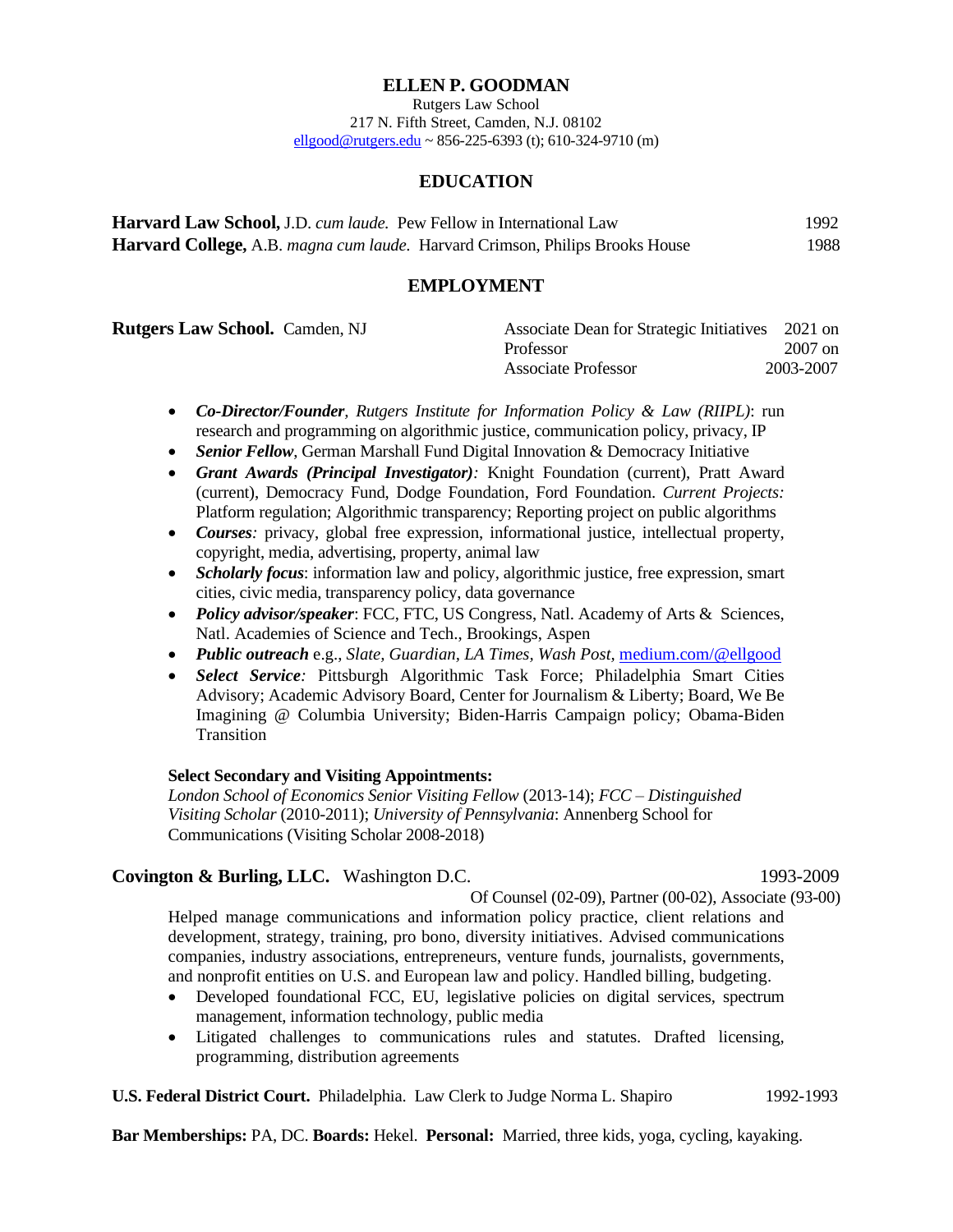## **SELECTED PUBLICATIONS**

## *Book under contract (Oxford University Press):* Algorithmic City

#### *Law Reviews*

(some available at [SSRN\)](http://papers.ssrn.com/sol3/cf_dev/AbsByAuth.cfm?per_id=333377)

- 1. *Information Fidelity and Friction,* 21 NEV. L. REV. 623 (2021)
- 2. *Urbanism Under Google: Lessons from Sidewalk Toronto,* 88 FORDHAM L. REV. 457 (2019) (with Julia Powles)
- *3. Defining Equity in Algorithmic Change,* REGULATORY REVIEW (2019)
- *4. Algorithmic Transparency for the Smart City*, *20* YALE J. OF LAW & TECH*. 103 (2018) (*with Robert Brauneis)
- *5. Zero Rating Broadband Data: Equality and Free Speech at the Network's Other Edge,* 15 COLO. TECH. L. J 63 (2016)
- *6. "Smart Cities" Meet Anchor Institutions: Public Libraries and Broadband,* 41 FORDHAM URBAN L. J. 1665 (2014)
- *7. Visual Gut Punch: Persuasion, Emotion, and the Constitutional Meaning of Graphic Disclosure,*  99 CORNELL L. REV. 513 (2014)
- *8. Modeling Policy for Public Media,* 24 HARV. J. OF LAW & TECH. 112 (2010) (with Anne H. Chen)
- *9. Digital Public Service Media Networks to Advance Broadband and Enrich Connected Communities*, 9 J. TELECOM & HIGH TECH. L. 82 (2010) (with Anne H. Chen)
- *10. Spectrum Auctions and the Public Interest,* 7 J. TELECOM & HIGH TECH. L. 343 (2009)
- *11. No Time for Equal Time*, 76 GEO. WASH. L. REV. 897 (2008) (symposium issue)
- *12. Free Speech and Media Policy: The First Amendment at War With Itself,* 35 HOFSTRA L. REV. 1211 (2007) (symposium issue)
- *13. Peer Promotions and False Advertising Law*, 58 S. CAR. L. REV. 683 (2007) (symposium issue)
- 14. *Animal Ethics and the Law,* 79 TEMPLE L. REV. 1291 (2006) (book review)
- 15. *Stealth Marketing and Editorial Integrity*, 85 TEX. L. REV. 83 (2006)
- 16. *Spectrum Equity*, 4 J. TELECOM. & HIGH TECH. L. 101 (2005)
- 17. *Media Policy Out of the Box: Content Abundance, Attention Scarcity, and the Failures of Digital Markets*, 19 BERKELEY TECH. L. J. 1389 (2004)
- 18. *Spectrum Rights in the Telecosm to Come*, 41 SAN DIEGO L. REV. 269 (2004)
- 19. *Tender Justice: Judge Norma L. Shapiro's Hard-Headed Humanity*, 152 U. PA. L. REV. 25 (2003)
- 20. *Bargains in the Information Marketplace: The Use of Government Subsidies to Regulate New*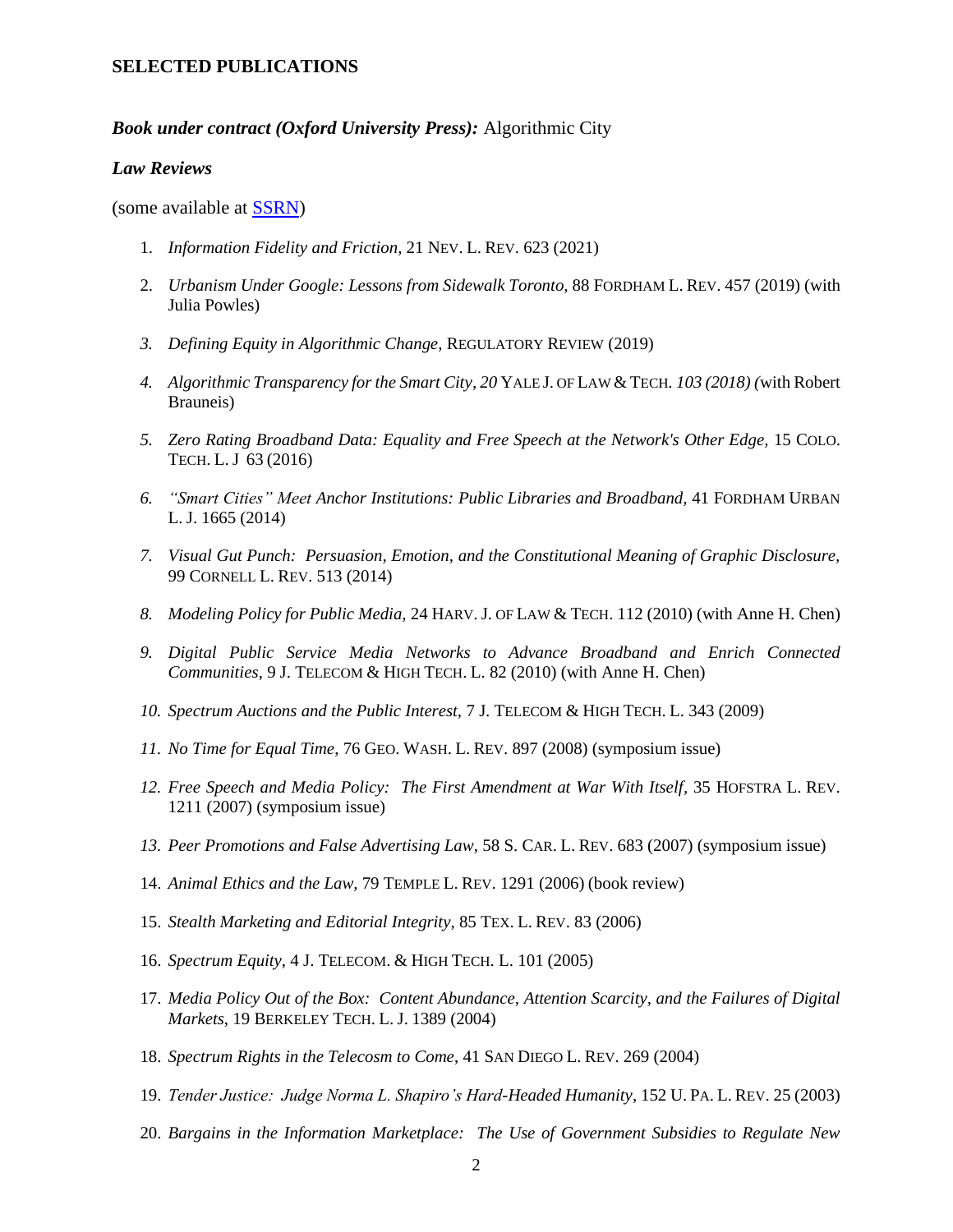*Media*, 1 J. TELECOM. & HIGH TECH. L. 217 (2002)

21. *Digital Television and the Allure of Auctions: The Birth and Stillbirth of DTV Legislation*, 49 FED. COMM. L.J. 517 (1997)

# *Book Chapters and Monographs*

- 1. *[Creating a Covid-19 Commission on Public Health Misinformation](https://www.dayoneproject.org/post/creating-a-covid-19-commission-on-public-health-misinformation)* (with Blair Levin), Day One Project (2021)
- 2. *[A "Full Stack" Approach to Public Media in the US](https://www.gmfus.org/publications/full-stack-approach-public-media-united-states?utm_source=email&utm_medium=email&utm_campaign=new%20newsletter%20template)* (with Sanjay Jolly), GMF (2021)
- 3. *[The Stakes of User Interface Design for Democracy](https://www.gmfus.org/publications/stakes-user-interface-design-democracy)* (with Karen Kornbluh), GMF (2021)
- 4. *[Safeguarding Democracy Against Disinformation:](https://www.gmfus.org/publications/safeguarding-democracy-against-disinformation) Digital Innovation and Democracy Initiative Roadmap* (with Karen Kornbluh), GMF (2020)
- 5. *[Digital Information Fidelity and Friction,](https://knightcolumbia.org/content/digital-fidelity-and-friction) KNIGHT-COLUMBIA FIRST AMENDMENT PAPER (*2020*)*
- 6. *[Smart City Ethics:](https://www.oxfordhandbooks.com/view/10.1093/oxfordhb/9780190067397.001.0001/oxfordhb-9780190067397-e-53) How "Smart" Challenges Democratic Governance,* in OXFORD HANDBOOK OF THE ETHICS OF ARTIFICIAL INTELLIGENCE (Ed. by Markus D. Dubber et al.) (Oxford University Press 2020)
- 7. *[Report of the Media Subcommittee for the Study of Digital Platforms](http://www.columbia.edu/~ap3116/papers/MediaReportFinal.pdf)*, George J. Stigler Center for the Study of the Economy and the State The University of Chicago Booth School of Business (July 2019) (co-author)
- 8. *[Section 230 of the Communications Decency Act and the Future of Online Speech](https://www.gmfus.org/publications/section-230-communications-decency-act-and-future-online-speech)* (with Ryan Whittington), German Marshall Fund (Aug. 2019)
- 9. *The Atomic Age of Data: Policies for the Internet of Things,* Aspen Institute Report (2015)
- 10. *Public Media Policy Reform and Digital Age Realities* in COMMUNICATIONS LAW AND POLICY IN THE DIGITAL AGE: THE NEXT FIVE YEARS (Randolph May ed.) (Carolina Academic 2012)
- 11. *Public Service Media Narratives* in HANDBOOK OF MEDIA LAW AND POLICY: A SOCIO-LEGAL EXPLORATION (Monroe E. Price & Stefaan G. Verhulst, ed.)(Routledge 2012)
- *12.* INFORMATION NEEDS OF COMMUNITIES (Steven Waldman, ed.) (Carolina Press 2011) (principal author of 50 page nonprofit media section)
- 13. *Spectrum Policy and the Public Interest* in TELEVISION GOES DIGITAL (Darcy Gerbarg ed.) (Springer 2009)
- 14. *Public Service Media 2.0* in … AND COMMUNICATIONS FOR ALL: A POLICY AGENDA FOR A NEW ADMINISTRATION (Amit M. Schejter ed.)(Lexington Books 2009)
- 15. *Public Television and Pluralistic Ideals* in THE FUTURE OF PUBLIC SERVICE BROADCASTING (Tim Gardam & David Levy ed. (Reuters Institute 2008)
- 16. *Spectrum Sharing and Spectrum Efficiency* in A FRAMEWORK FOR A NATIONAL BROADBAND POLICY (Aspen Institute 2008)
- 17. *Proactive Media Policy in an Age of Content Abundance* in MEDIA DIVERSITY AND LOCALISM: MEANINGS AND METRICS (Philip M. Napoli ed.)(Erlbaum 2006)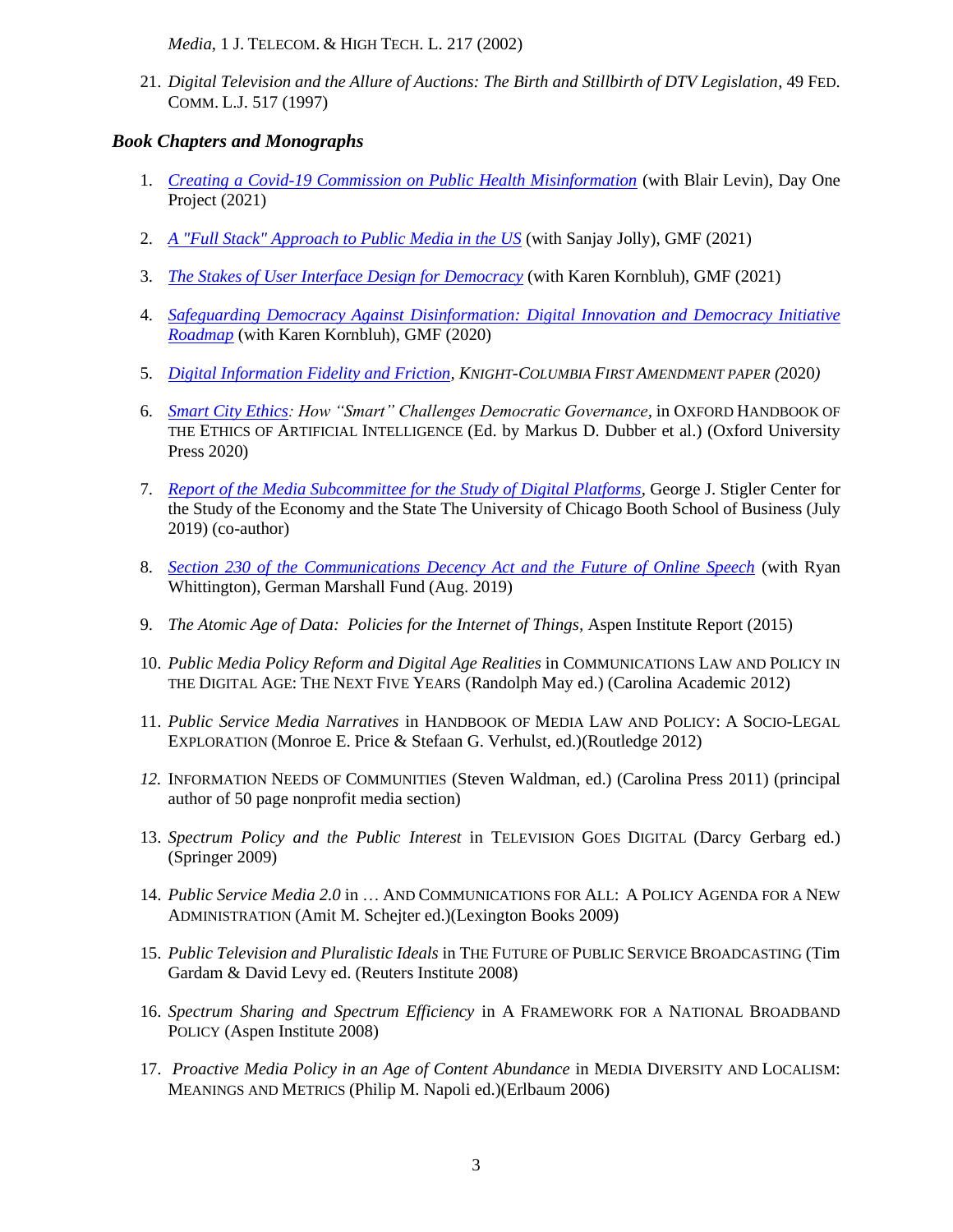# *Press publications*

[Three Steps to Help Treat America's Debilitating Information Disorder](https://www.washingtonpost.com/opinions/2021/01/13/three-steps-help-treat-americas-debilitating-information-disorder/) (with Karen Kornbluh), *Washington Post* (1/21)

[San Diego, Street Smarts and Surveillance](https://protegopress.com/san-diego-street-smarts-and-surveillance/) (with Kayvon Paul), *Protego Press* (11/20)

[How Did Twitter, Facebook, and YouTube Handle Misinformation During the Election?](https://slate.com/technology/2020/11/twitter-facebook-youtube-misinformation-election.html) (with Karen Kornbluh), *Slate* (11/20)

[Social Media Platforms Need to Flatten the Curve of Dangerous Misinformation,](https://slate.com/technology/2020/08/facebook-twitter-youtube-misinformation-virality-speed-bump.html) (with Karen Kornbluh), *Slate* (8/20)

[Sidewalk Toronto Goes Sideways: Five Lessons for Digital Governance,](https://protegopress.com/sidewalk-toronto-goes-sideways-five-lessons-for-digital-governance/) *Protego Press* (6/20)

[The Real Free Speech Problem on Social Media,](https://slate.com/technology/2020/06/trump-social-media-executive-order-power.html) (with Karen Kornbluh), *Slate* (6/20)

[Ignore Trump's Twitter Tantrum Executive Order and Address Disinformation Instead](https://www.justsecurity.org/70590/ignore-trumps-twitter-tantrum-executive-order-and-address-disinformation-instead/) (with Karen Kornbluh), *Just Security* (6/20)

"Opinion: [The more outrageous the lie, the better it is for Facebook's bottom line,](https://www.thedailyworld.com/opinion/the-more-outrageous-the-lie-the-better-it-is-for-facebooks-bottom-line/)" (with Karen Kornbluh), *The Los Angeles Times* (11/19)

["How Facebook Shot Themselves in the Foot in their Elizabeth Warren Spat"](https://www.theguardian.com/commentisfree/2019/oct/15/facebook-elizabeth-warren-regulation) (with Karen Kornbluh), *The Guardian* (10/15/19)

["How to Regulate the Internet"](https://www.project-syndicate.org/commentary/digital-platforms-disinformation-new-regulator-by-karen-kornbluh-1-and-ellen-p-goodman-2019-07?barrier=accesspaylog) (with Karen Kornbluh), *Project Syndicate* (7/10/19)

["Bringing Truth to the Internet:](https://democracyjournal.org/magazine/53/bringing-truth-to-the-internet/) Efforts to treat individual disinformation outbreaks, rather than the underlying systemic design flaws, are doomed to fail. Here's what we need" (with Karen Kornbluh), *Democracy Journal* (Summer 2019, No. 53)

["Curb its Enthusiasm: As Sidewalk Labs Moves Fast in Toronto, Pay Attention to the Streets,](https://www.theglobeandmail.com/opinion/article-curb-its-enthusiasm-why-sidewalk-labs-fast-moving-plans-for-toronto/)" *Globe and Mail* (6/14/19)

"Reviving the Personal Attack Rule for Digital Platforms is Not a Good Idea," *Protego Press* (5/28/19)

"Facebook's Moment for Thought Leadership Has Passed," *Protego Press* (4/2/19)

"The First Amendment Opportunism of Digital Platforms," *German Marshall Fund* (2/11/19)

"So, Mark Zuckerberg wants to repent for Facebook's sins? He can start here," *The Guardian (10/2/17)*

["Facebook Should Consider Subsidizing and Promoting Local News,](https://slate.com/technology/2016/12/facebook-should-consider-subsidizing-local-news.html)" *Slate* (12/1/16)

"Facebook and Google: most powerful and secretive empires we've ever known," *The Guardian (9/28/16)*

"Self-driving cars: overlooking data privacy is a car crash waiting to happen," *The Guardian (6/8/16)*

"Big pharma, tobacco, tech - how the first amendment is being abused," *The Guardian (3/16/16)*

"India's ban on Facebook's free service is an overreaction," *The Guardian (2/8/16)*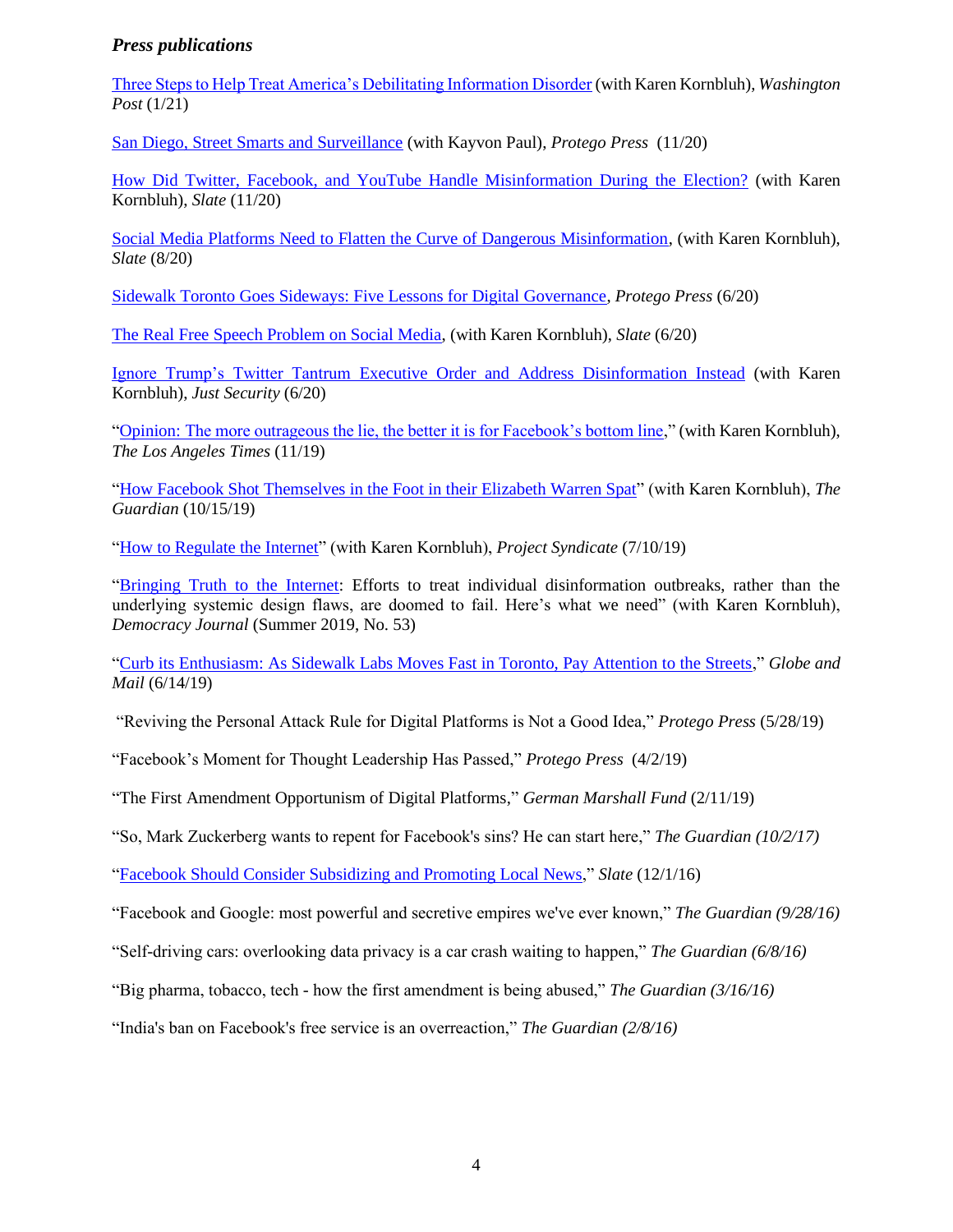## *Works in Progress*

- 1. *Twitter Soft Moderation – an Empirical Analysis*
- 2. *Digital Platforms as Epistemic Institutions*
- 3. *Friction Policy and Going Small*
- 4. *Design Principles and Dark Patterns*
- 5. *Civic Information Infrastructure*

### *Other Periodical Publications*

- 1. *Prospects for U.S. Spectrum Management,* Practicing Law Institute (2002) (with Stanford McCoy and Devandra Kumar)
- 2. *Access Through Cable: Who Will Control the Cable Internet Gateway?*, Australian Media Law Association's COMMUNICATIONS LAW BULLETIN, April 2000
- 3. *Towards Digital Television and New Paradigms for Media Law and Regulation,* American Bar Association's BULLETIN OF LAW, SCIENCE AND TECHNOLOGY, December 1997
- 4. *Second Byte: Congressional Excursion into Digital TV*, American Bar Association's COMMUNICATIONS LAWYER, Summer 1996
- 5. *Superhighway Patrol: Why the FCC Must Police the Airwaves*, THE WASHINGTON POST, August 6, 1995

## **SELECTED PRESENTATIONS**

## *Public Addresses, Podcasts*

- 1. Presentation to Facebook Oversight Board members on publication of private addresses, Annenberg Public Policy Center (Sept. 2021)
- 2. Friction as a Social Media Regulatory Strategy, Cornell Tech<sup>3rd</sup> Workshop on Obfuscation (May 2021)
- 3. RIIPL and UK Carnegie Trust Workshop on Algorithmic Auditing. Co-Leader and Organizer (April 2021)
- 4. National Academies on Section 230 Reform (April 2021)
- 5. AI for Municipalities, Yale ISP & Georgetown Tech Law #AIGovernance (April 2021)
- 6. AI for Municipalities, Georgetown Tech Law and Yale ISP #AIGovernance Symposium (April 2020)
- 7. [#Tech2021: Ideas for the Future of Digital Democracy,](https://www.gmfus.org/events/tech2021-ideas-digital-democracy) German Marshall Fund (Nov. 2020)
- 8. Berkeley Center for Law & Technology Privacy Lecture: Digital and Physical Company Towns in the Age of Public Capitalism (Oct. 2020)
- 9. Future of Transatlantic Digital Regulation, Center for European Policy Analysis (CEPA) (Sept. 2020)
- 10. [Introduction to Responsible AI, Law & Society:](https://simons.berkeley.edu/talks/introduction-responsible-ai-law-society) Algorithm Design, Law & Policy, Simmons Institute, University of California at Berkeley (July 2020)
- 11. [Current Issues in Privacy and Technology Law,](https://www.fordham.edu/info/29809/current_issues_in_privacy_and_technology_law_-_online) Fordham Law School (July 2020)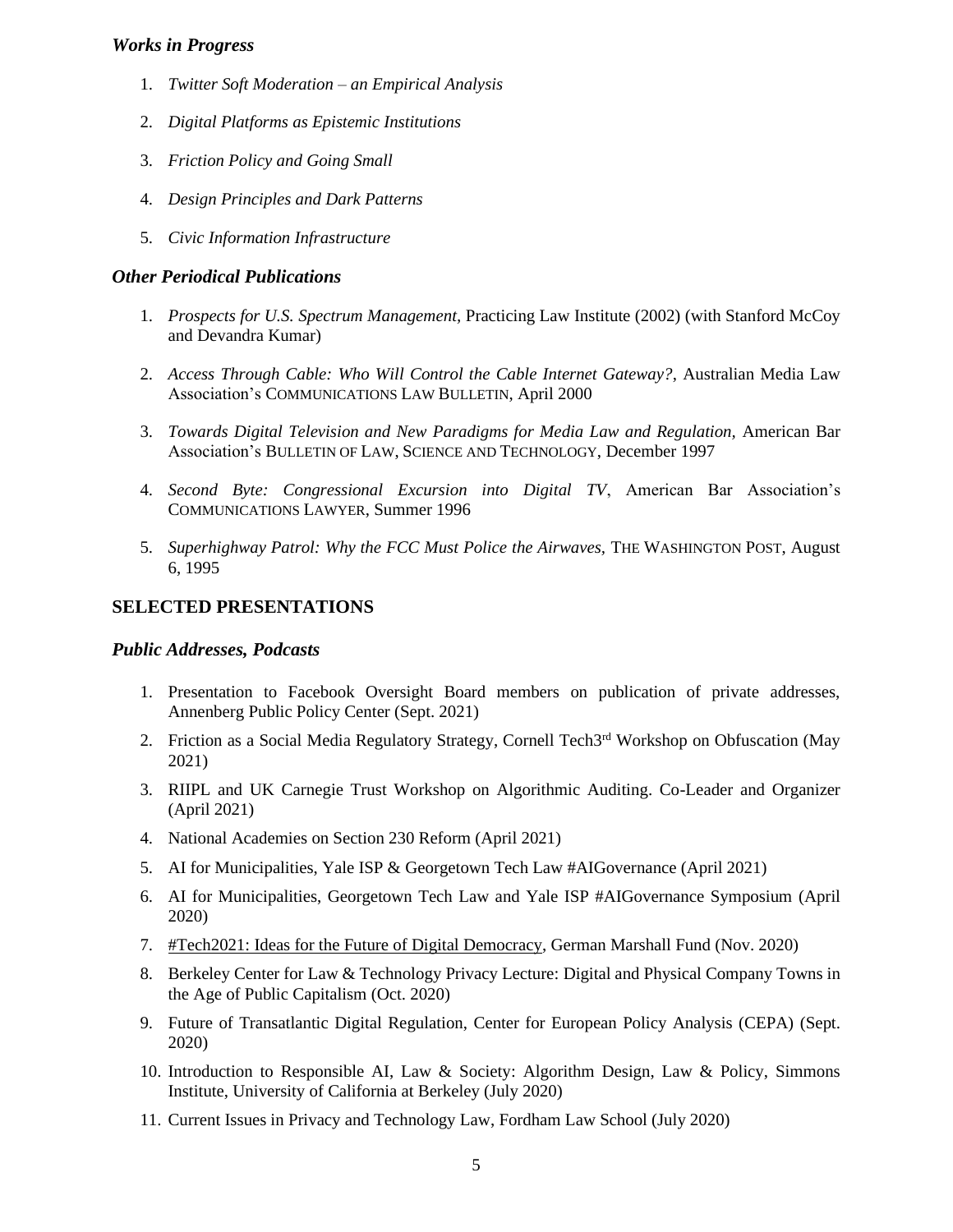- 12. [Webinar: Five Steps to Combat the Infodemic,](https://www.gmfus.org/events/webinar-five-steps-combat-infodemic) German Marshall Fund (April 2020)
- 13. *The Law of Digitality, Goethe Universitat Frankfurt* (Dec. 2019)
- 14. *Dueling Platform Policies and Free Speech Online,* Constitution Center We The People Podcast (Nov. 2019)
- 15. *Information Fidelity*, Knight First Amendment Institute Symposium: The Tech Giants, Monopoly Power, and Public Discourse (Nov. 2019)
- 16. *Facebook, Free Speech, and Political Advertising,* Radio Times WHYY (Nov. 2019)
- 17. *Digital Governance,* WGBH Boston (Nov. 2019)
- 18. *Digital Governance in the City,* 2019 Cooper-Walsh Colloquium: Urban Intelligence and the Emerging City, Fordham Law School (Oct. 2019)
- 19. *A New Digital Agency*, German Marshall Fund Digital Innovation & Democracy Initiative (Oct. 2019)
- 20. *Beyond Risk Assessment—Algorithmic Governance in Law Enforcement and Criminal Justice*, Drexel Law School (Sept. 2019)
- 21. *Artificial Intelligence and Human Rights, Surveillance, and Democracy***,** University of Pennsylvania, Perry World House 2019 Global Order Colloquium (Sept. 2019)
- 22. *Algorithmic Justice,* The Leadership Conference on Civil and Human Rights (Sept. 2019)
- 23. *Algorithmic Prediction and Law*, (workshop, co-hosted by Cornell University's AI Policy and Practice Project, Upturn, and the Stanford-based AI100 initiative) (June 2019)
- 24. *The Disclosure Fix*, International Communications Association Pre-Conference on Datafication (May 2019)
- 25. *Platform Regulation,* 2019 Antitrust and Competition Conference Digital Platforms, Markets, and Democracy: A Path Forward, University of Chicago (May 2019)
- 26. *Smart City Ethics*, University of Toronto School of Law (March 2019)
- 27. *Google's Urbanism: Sidewalk Labs in Toronto*, Fordham University School of Law (February 2019)
- 28. *Algorithmic Accountability,* Georgetown Law-Cornell Tech Roundtable on the Political Economy of Data (Dec. 2018)
- 29. *Algorithmic Accountability,* 3rd Translational Data Science Workshop*,* New York University (Oct. 2018)
- 30. *Freedom of Expression and Digital Platforms*, Council on Foreign Relations (June 2018)
- 31. *Media Law and Digital Platforms*, Antitrust and Competition Conference Digital Platforms and Concentration, Stigler Center, Chicago Booth Business School (April 2018)
- 32. *Algorithmic Transparency,* Silicon Flatirons, University of Colorado (Feb. 2018)
- 33. *Algorithmic Transparency,* Boston University Computer Science Dept. (Nov. 2017)
- 34. *Algorithmic Transparency,* MetroLab, Washington D.C. (July 2017)
- 35. *The Future of Public Media,* American Academy of Arts & Sciences, New York (June 2017)
- 36. *Big Data and Education,* Haifa University School of Law (May 2017)
- 37. *Algorithmic Accountability for Smart Cities*, The Power Switch: How Power is Changing in a Networked World, University of Cambridge (March 2017)
- 38. *Open Records Laws and Algorithmic Accountability,* What Works Cities 2017 Summit, New York (March 2017)
- 39. *Fake News,* Yale Information Society Project (Feb. 2017)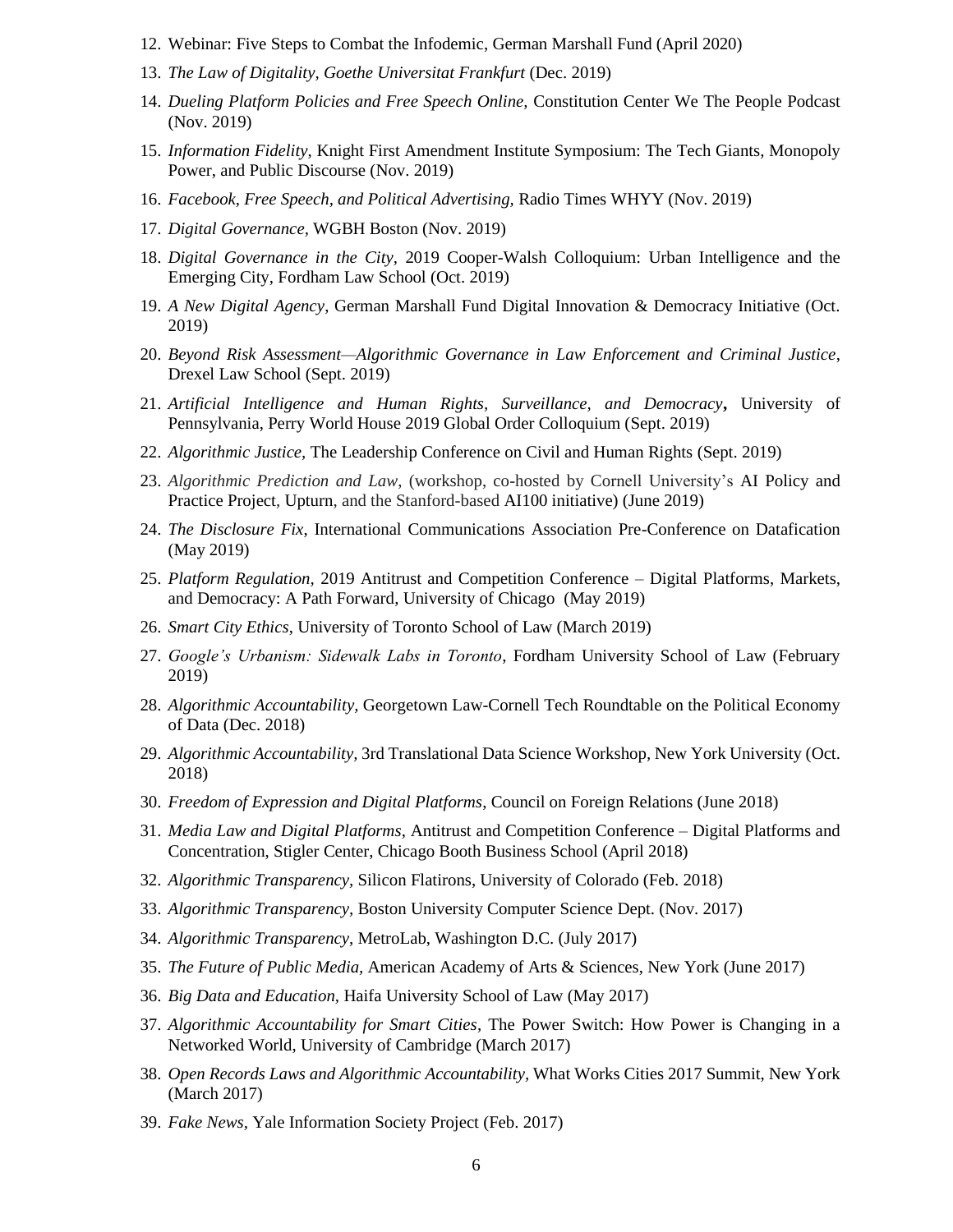- 40. *Weaponizing Information,* Yale Information Society Project (Jan. 2017)
- 41. *Informational Privacy,* Annual Meeting of Pennsylvania Trial Lawyers, Hershey, PA (July 2016)
- 42. *Markets, Innovation and Regulation,* Fordham Law School (May 2016)
- 43. *Risk and Resilience in Technology Regulation,* University of Arizona Law School (May 2016)
- 44. *Native Advertising Public and Private Policies,* Cardozo Law School (Feb. 2016)
- 45. *Zero Rating and Free Expression*, Silicon Flatirons, University of Colorado (Jan. 2016)
- 46. *Right to be Forgotten and Digital Platforms,* Hearsay Culture Radio (Jan. 2016)
- 47. *Right to be Forgotten and Digital Platforms,* Wharton Business Radio, The Digital Show (June 2015)
- 48. *The Meanings of Transparency,* Cyberlaw Colloquium, University of Pennsylvania (May 2015)
- 49. *Internet of Things: Civil Liberties and Civic Inclusion,* State of the Net Conference, Newseum (April 2015)
- 50. *Comment on Monroe Price, Globalization and Freedom of Expression,* University of Pennsylvania, Annenberg School of Communication (April 2015)
- 51. *Evolving Legal Standards of "Who's a Journalist,"* in Quality Journalism in the Digital Age Conference, Rutgers University (April 2015)
- 52. *Algorithms as Editors,* in Digital Intermediaries: Measurement, Monitoring and Theories of Harm, London School of Economics (March 2015)
- 53. *Right to Be Forgotten,* Cardozo Law School (Jan. 2015)
- 54. *Policies for the Internet of Things*, Jerusalem Center for Ethics (Dec. 2015)
- 55. *Spectrum Issues,* Current Issues in Internet Law in Europe and the U.S. MaCCI & CTIC Telecommunications Workshop (April 2014)
- 56. *Native Advertising and Media Ethics*, London School of Economics (Mar. 2014)
- 57. *Editorial Independence, Transparency, and Governance,* London School of Economics (Mar. 2014)
- 58. *Anchor Institutions and Broadband,* Fordham Law School Smart Cities Conference (Feb. 2014)
- 59. *Spectrum and Public Value*, London School of Economics (Jan. 2014)
- 60. *The Public Interest and Digital Discourse,* Haifa University School of Law (Nov. 2013)
- 61. *Fourth Estate Anxieties,* City University of London Department of Sociology (Oct. 2013)
- 62. *Communications Access Economics,* Public Knowledge Seminar for U.S. Congress, Washington D.C. (June 2013)
- 63. *Lessons from Broadcast Regulation for the Twenty-First Century*, Administrative Law Review, Washington D.C. (Apr. 2013)
- 64. *Tobacco Warning Labels and the First Amendment,* Annenberg School of Communication, University of Pennsylvania (Apr. 2013)
- 65. *Public Media in the Digital Age*, National Press Club (Jan. 2013)
- 66. Organized and Moderated *Future of New Jersey Public Media,* New Brunswick, NJ (Jan. 2013)
- 67. *Public Interest Narratives in Spectrum* at Looking Back to Look Forward: The Next Ten Years of Spectrum Policy, University of Colorado Silicon Flatirons, Washington D.C. (Nov. 2012)
- 68. *The Innovation Narrative in Public Media,* at the Public Service Media and Exposure Diversity Conference, IViR, University of Amsterdam (Sept. 2012)
- 69. Organizer/Moderator for Ford Foundation Convening on the *Future of the Public Interest in the Post-Broadcast Era* (July 2012)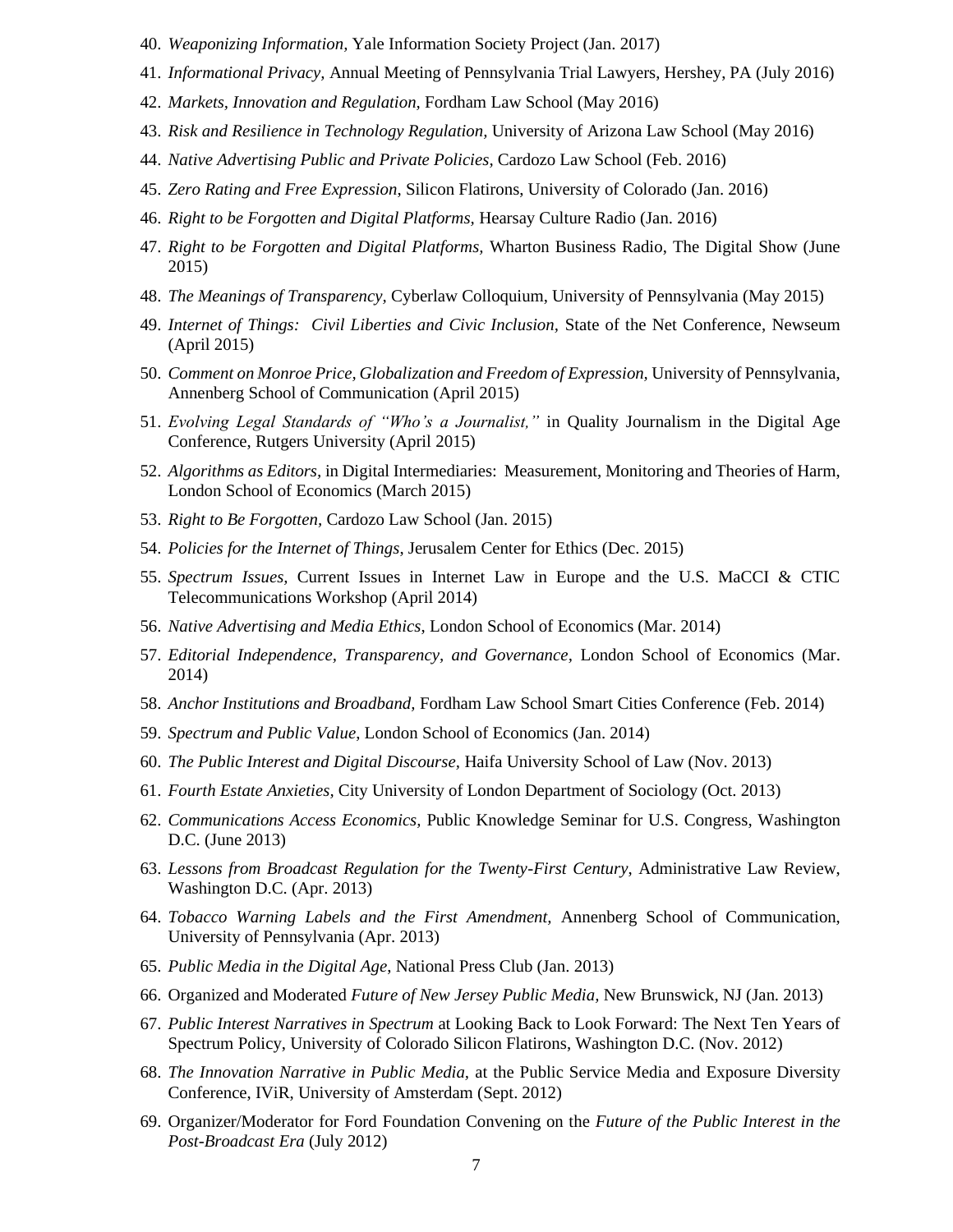- 70. Organizer/Moderator for *The Future of the Public Interest in the Broadband Age*, Rutgers Institute of Information Policy & Law and New America Foundation (May 2012)
- 71. *Media Policy as Innovation Policy* at Redefining Diversity in a Digital Age: Meeting Information Needs of Communities, Annenberg School, University of Southern California (Jan. 2012)
- 72. *Content Futures: Who Will Be Content King*, Telecommunications and Media Forum, Washington D.C., (Dec. 2011)
- 73. *The Future of Public Media*, Free State Foundation Conference (Oct. 2011)
- 74. Harvard University School of Law, Participated in Conference on the  $50<sup>th</sup>$  Anniversary of Newt Minow's Vast Wasteland Speech (Oct. 2011)
- 75. Oxford University Center for Comparative Media Studies, Seminar on Media Policy Interventions and the Future of Public Media (July 2011)
- 76. University of Southern California Annenberg School for Communication & Journalism, Colloquium on Measuring Participation in the Broadcast, Telecommunications and Digital Media Industries (May 2011)
- 77. *Public Media and Political Influence: Lessons for the Future of Journalism from Around the World*, New York University (Feb. 2011)
- 78. *Wireless Rights Definitions, The Unfinished Radio Revolution: New Approaches to Handling Wireless Interference*, The Information Technology and Innovation Foundation (Nov. 2010)
- 79. *Spectrum Policy and Public Media*, Brookings Institute (Oct. 2010)
- 80. *Spectrum Policy and Auction Revenue*, New American Foundation (Sept. 2010)
- 81. Testimony before the New Jersey Legislative Task Force on Public Broadcasting (Sept. 2010)
- 82. *Public Media, NJN and the Future of Journalism in New Jersey,* Rutgers Eagleton Public Policy Institute (Sept. 2010)
- 83. *Spectrum Policy*, White House meeting on spectrum legislation (August 2010)
- 84. *Future of Media,* Keynote Address, Progress and Freedom Foundation (May 2010)
- 85. *Broadband Policy*, Address to the Board of the Corporation for Public Broadcasting (Jan. 2010)
- 86. *Public Media Policy and the Future of Journalism*, Association of American Law Schools Midyear Convention (Jan. 2010)
- 87. *Policy Directions for the New Public Media,* University of Colorado Silicon Flatirons Telecommunications Institute (Jan. 2010)
- 88. *Public Media in the New Information Ecology,* New School Conference on Internet as Playground and Factory (Nov. 2009)
- 89. *Public Media: From Broadcast to Broadband,* Yale Law School Knight Law and Media Program, Conference on Journalism and the New Media Ecology (Nov. 2009)
- 90. *Public Media: From Broadcast to Broadband*, Harvard Law School Berkman Center for Information Policy (Nov. 2009)
- 91. *Public Media and Sustainability*, Ford Foundation Convening, American University (Nov. 2009)
- 92. *Public Media and Health Care,* Ford Foundation Convening, Paley Center for Media (Nov. 2009)
- 93. *Public Media and Education,* Ford Foundation Convening, Paley Center for Media (Oct. 2009)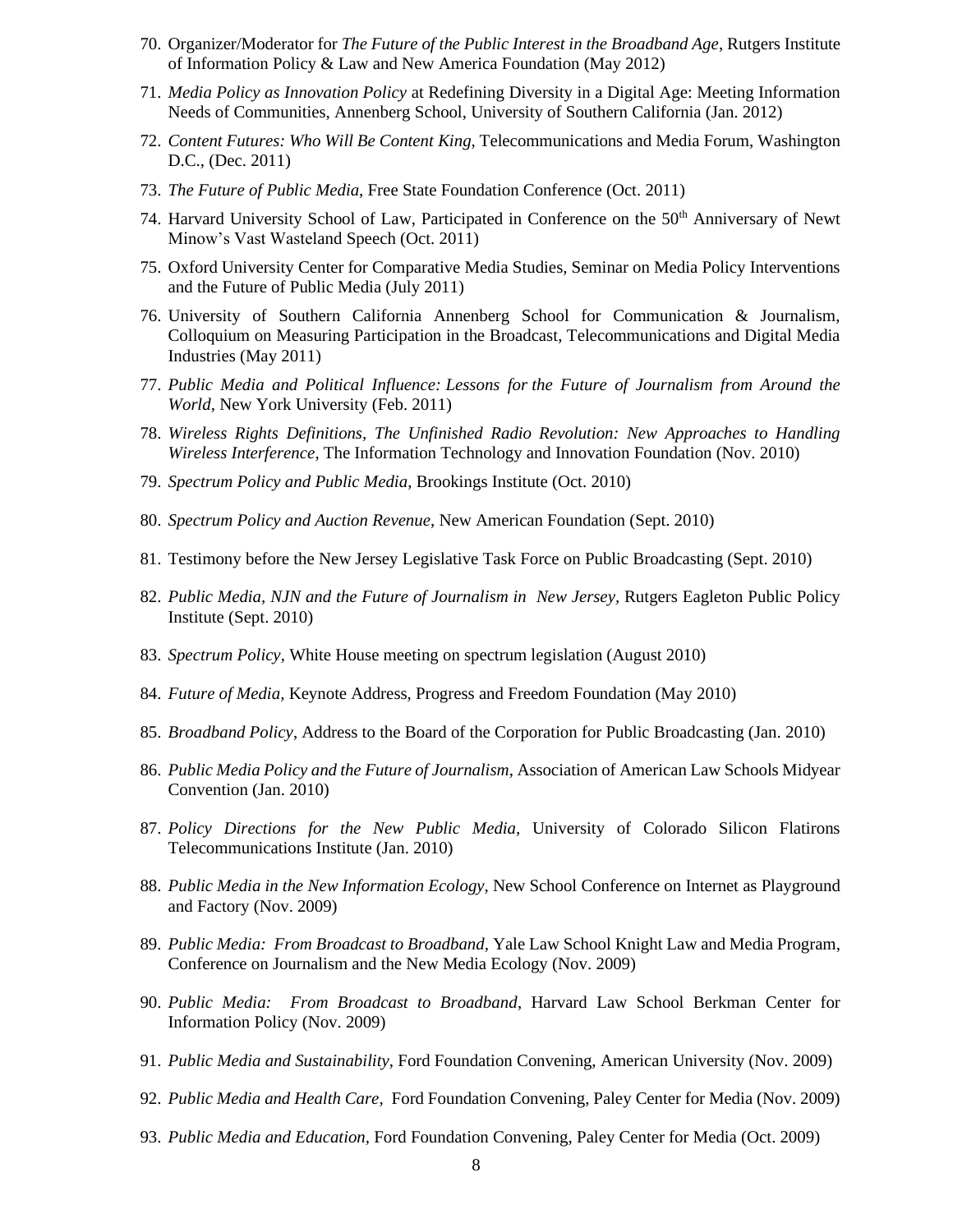- 94. *Green Marketing and the Administrative Agencies,* American Bar Association, Consumer Protection Conference (June 2009)
- 95. *Public Service Media 2.0*, Federal Communications Commission (May 2009)
- 96. *New Policy Directions in Public Media,* Ford Foundation (April 2009)
- 97. *Lifecycle Analysis and Public Policy,* Wharton Initiative for Global Environmental Leadership (Mar. 2009)
- 98. *Public Service Media 2.0,* Free State Foundation Roundtable at the National Press Club (Feb. 2009)
- 99. *Public Service Media 2.0*, New America Foundation (Jan. 2009)
- 100. Expert panelist for *Reforming the Federal Communications Commission,* National Press Club Roundtable (Jan. 2009)
- 101. *Pointing the Finger: How Should Governments Assign Liability to Promote the Success of Next Generation Radio Technology,* Software Defined Radio Forum (Oct. 2008)
- 102. *Green Marketing and Information Policy: The Case of Animal Products,* IT Colloquium, New York University Law School (Oct. 2008)
- 103. *Public Media in the Networked Environment*, Haifa Law School (May 2008)
- 104. *Information and the Information Economy,* Fordham Business School (May 2008)
- 105. *The Future of Public Service Media,* address to the Board of the Public Broadcasting System (Mar. 2008)
- 106. *Private Rights and Public Broadcasting,* WGBH-TV (Mar. 2008)
- 107. *The Public Interest in Spectrum Allocation,* The Columbia Institute for Tele-Information, Columbia Business School (Nov. 2007)
- 108. *Media Ownership,* before the Israel Second Broadcast Authority (Nov. 2007)
- 109. *Advertising, Communications and Web 2.0*, Haifa University School of Law (Nov. 2007)
- 110. *Public Broadcasting and Intellectual Property Rights,* American University School of Law (Oct. 2007)
- 111. *Legal Issues in the New Media Environment,* National Geographic Society (Oct. 2007)
- 112. *Media Access and the New Intermediaries,* George Washington University School of Law Symposium on Access to the Media: 1967-2007 and Beyond (Oct. 2007)
- 113. Expert panelist for Aspen Institute Roundtable on Spectrum Policy, Toward a National Broadband Policy: Spectrum Goals and Policies (May 2007)
- 114. *Regulation for Convergence* and *Public Service Media in the New Media Environment*, featured speaker at conference on Communication Policy Regulation in the Age of Convergence: From Global to Thai Experience (organized by the Faculty of Communication Arts, Chulalongkorn University) Bangkok, Thailand (May 2007)
- 115. Expert panelist for CTIA-University of Colorado Public Safety Roundtable, Washington D.C. (Apr. 2007)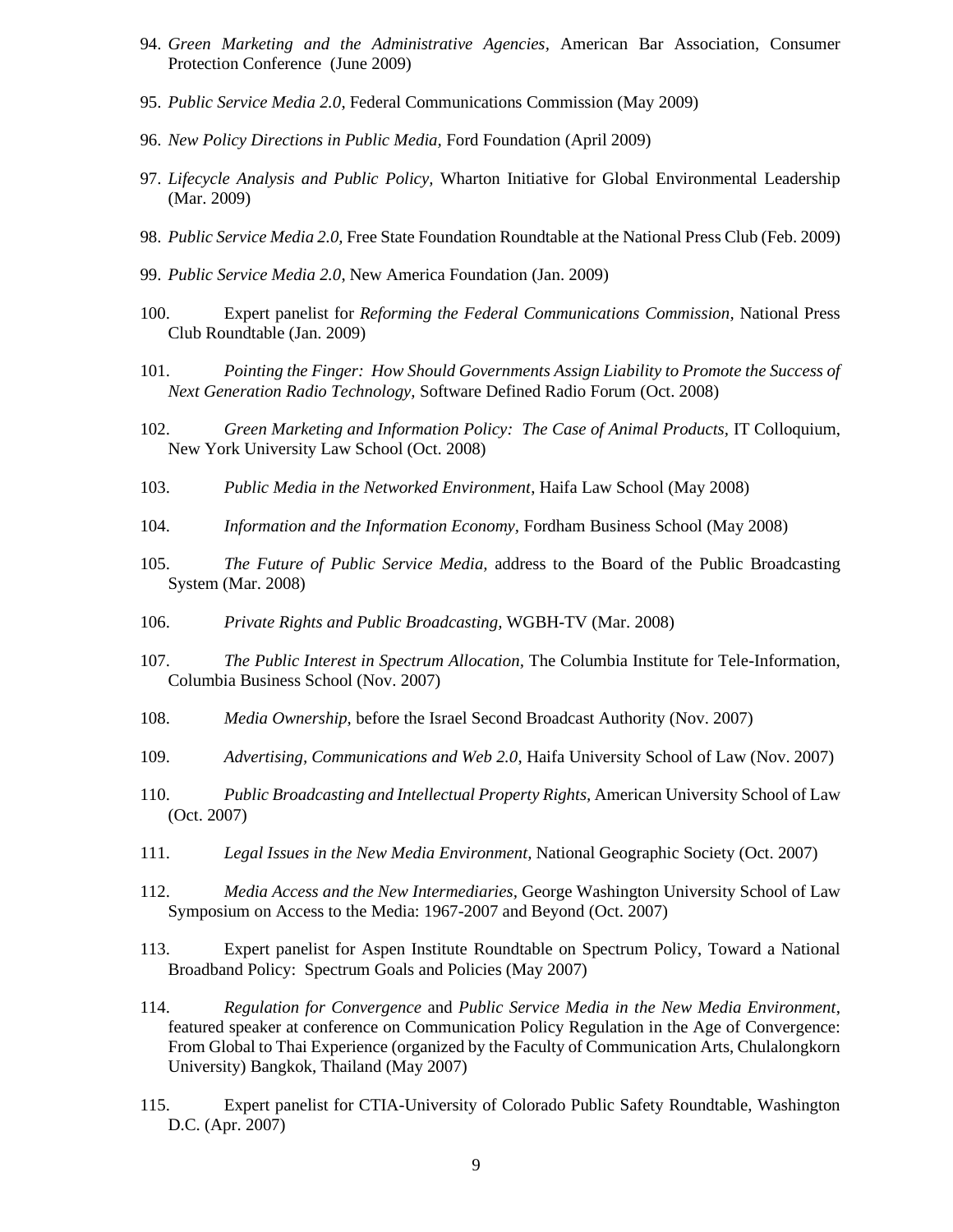- 116. *Process Objections to Media Concentration,* Commentary on C. Edwin Baker, Media Concentration and Democracy, University of Pennsylvania School of Law (Apr. 2007)
- 117. *Reclaiming the First Amendment for Media Policy*, Keynote Speaker, Hofstra University Law School (Jan. 2007)
- 118. *Spectrum Dispute Resolution,* University of Pennsylvania Annenberg School of Communication, Philadelphia (Nov. 2006)
- 119. *The Future of Broadband Video: A U.S. European Comparative Analysis*, New York Law School and Council of Europe, New York (Sept. 2006)
- 120. Expert panelist for the National Academies meeting on Spectrum Markets, Washington D.C. (Feb. 2006)
- 121. Expert panelist for the National Academies meeting on Radiofrequency Spectrum Management, Washington D.C. (Aug. 2005)
- 122. Expert panelist for the National Science Foundation Workshop on Future Spectrum Technology and Policy, Washington D.C. (May 2005)
- 123. *Spectrum Governance,* AEI-Brookings Joint Center, Washington D.C. (Apr. 2005)
- 124. *The Broadcast Flag: Administrative Control over Digital Rights Management,* New York University Law School (Mar. 2005)
- 125. *New Media Policy Goals,* "Democratic Principles in Media Policy for the 21<sup>st</sup> Century," Fordham University (Jan. 2005)
- 126. *Digital Television Technology and Law*, Georgetown University Law Center, Washington D.C. (Feb. 2004)
- 127. *Spectrum: The New Battle Front,* MSTV 17 Annual Television Conference, Washington D.C. (Oct. 2003)
- 128. *Digital Television: Fact or Fiction,* Howard M. Squadron Program in Law, Media & Society and Benjamin N. Cardozo School of Law, in conjunction with the Stanhope Center for Communications Policy Research (Nov. 2002)
- 129. *The Changing Law of Spectrum: How Should Spectrum Regulation Respond to the Convergence of Wireless Services?,* "Telecommunications Convergence Conference," Practicing Law Institute, New York (May 2002)
- 130. *Rules of the Road for Digital Transition*, ABA Conference, Las Vegas (Apr. 2002)
- 131. *The Development of Broadband and the Open Access Challenge*, Conference of the American Society of Engineering Management, Washington, D.C. (Oct. 2000)
- 132. *Legal Issues Surrounding Digital Television,* WETA-TV/National Telecommunications Infrastructure Administration Conference, Arlington, VA (Oct. 1999)
- 133. *Broadcast Regulation and the Administrative Process,* George Mason University Law School (Apr. 1998)
- 134. *U.S. Spectrum and Broadband Policy,* Israel Science and Technology Commission Conference on Technology Commercialization: Managing Intellectual Property, Tel Aviv (Mar. 1998)